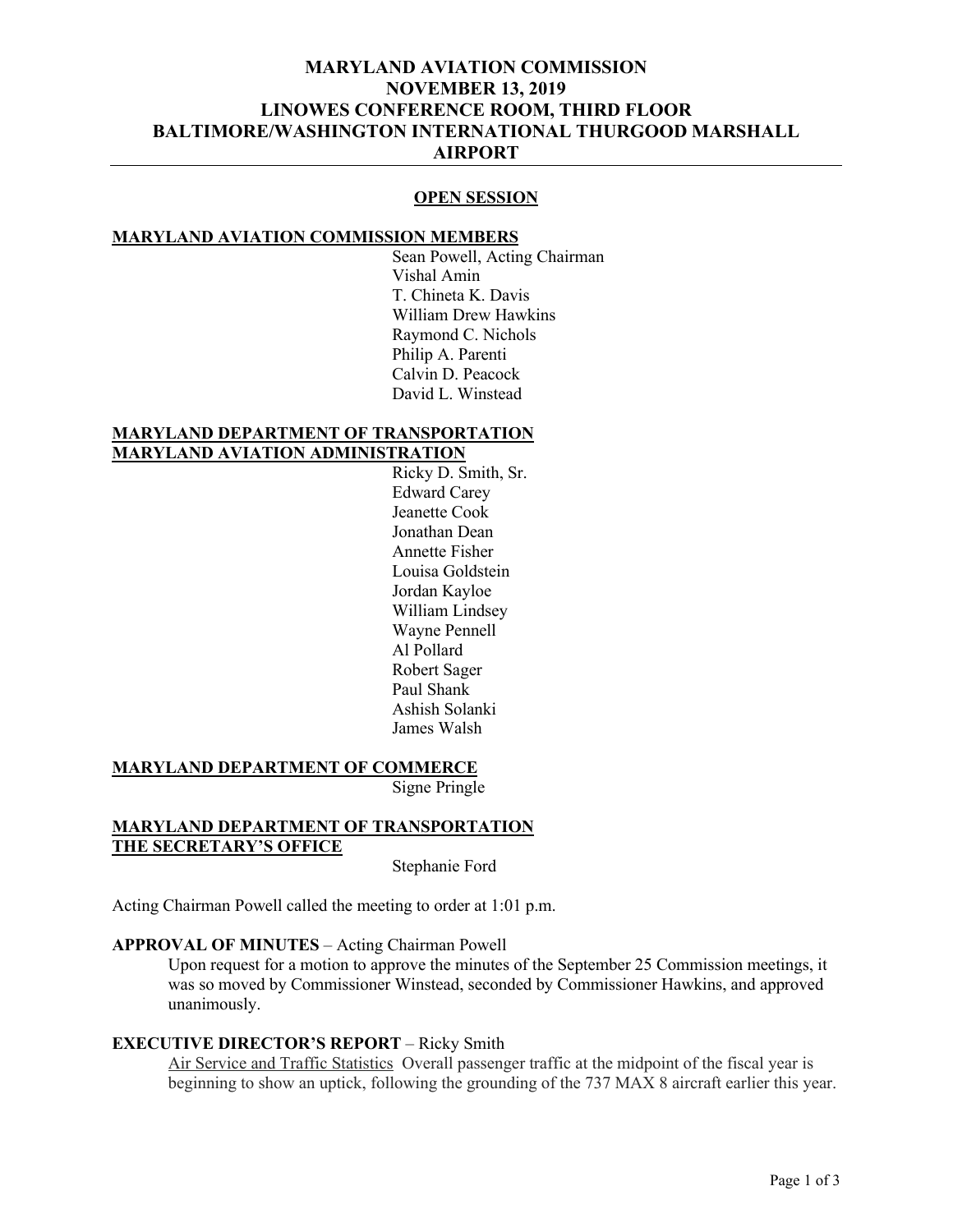# **MARYLAND AVIATION COMMISSION NOVEMBER 13, 2019 LINOWES CONFERENCE ROOM, THIRD FLOOR BALTIMORE/WASHINGTON INTERNATIONAL THURGOOD MARSHALL AIRPORT**

Agenda Overview The Thanksgiving holiday is upon as is the busiest travel season. Wayne Pennell will brief the Commission on BWI Marshall's traffic management plan. Annette Fisher will discuss the new fall marketing campaign which recently launched in the Washington D.C. suburban area. A request for the Commission's approval of a final action under COMAR will be presented; however, the request for approval of Major Capital Projects will be deferred.

Louisa Goldstein, Counsel for MDOT MAA, is retiring after more than 30 years of service. Ms. Goldstein's contributions to the Airport over her tenure are immeasurable.

### **PLANNING & ENGINEERING** – Paul Shank

Key Projects Update Reconstruction of Taxiway B is now substantially complete with only minor closeout items remaining. Taxilane rehabilitation work at the Midfield Cargo Complex is underway with winter shutdown November 22 through March 14, 2020. Work will resume after the shutdown and is expected to be complete in Summer 2020. next week. The five-gate extension to Concourse A is under construction with completion expected in July 2020.

## **BWI OPERATIONS & MAINTENANCE** – Wayne Pennell

Holiday Traffic Management The Holiday Traffic Control Plan will be in effect November 15 to January 6. During this time, all commercial traffic will be moved from the Lower Level to the Upper Level, except MDOT MAA buses, rental car buses and SuperShuttle. In addition, Hourly Garage parking will be offered for free if customers are in and out within one hour. Social media and a media press release are emphasizing these traffic movement changes.

Snow Preparation Mr. Pennell discussed the various procedures, equipment, and partnerships the Airport utilizes, both airside and landside, for effective handling of winter operations.

#### **MTN OPERATIONS & MAINTENANCE** – Al Pollard

Airport Security Enhancements Several security enhancement changes have recently been effected. Access control has been increased with the addition of security staff at the entrance gate, issuance of MTN hangtags for tenants and employees, and implementation of security measures in the Administration and Operations offices. Upgrades to the CCTV systems are underway and upgrades to the fiber optic infrastructure are under study.

## **MARKETING & AIR SERVICE DEVELOPMENT** – Annette Fisher

Marketing Update BWI Marshall recently launched the Fall 2019 "We'll Take You There" campaign. This campaign targets the Washington D.C. suburban area through the use of digital platforms, such as streaming service ads, boards at Union Station and screens at Capital One Arena, billboards, bus shelters, office building banners and screens and is also displayed internally on BWI Marshall shuttle buses, display monitors, and charging stations.

The BWI Marshall Airport 2019 "We'll Take You There" marketing campaign won the highest honor Platinum International MarCom Award. MarCom Awards is an international creative competition that recognizes outstanding achievement by marketing and communication professionals.

Traffic Statistics Update Overall passenger traffic increased for Q3 2019, compared to the same quarter 2018, with Spirit recording a 17.6% passenger increase over the past 12 months.